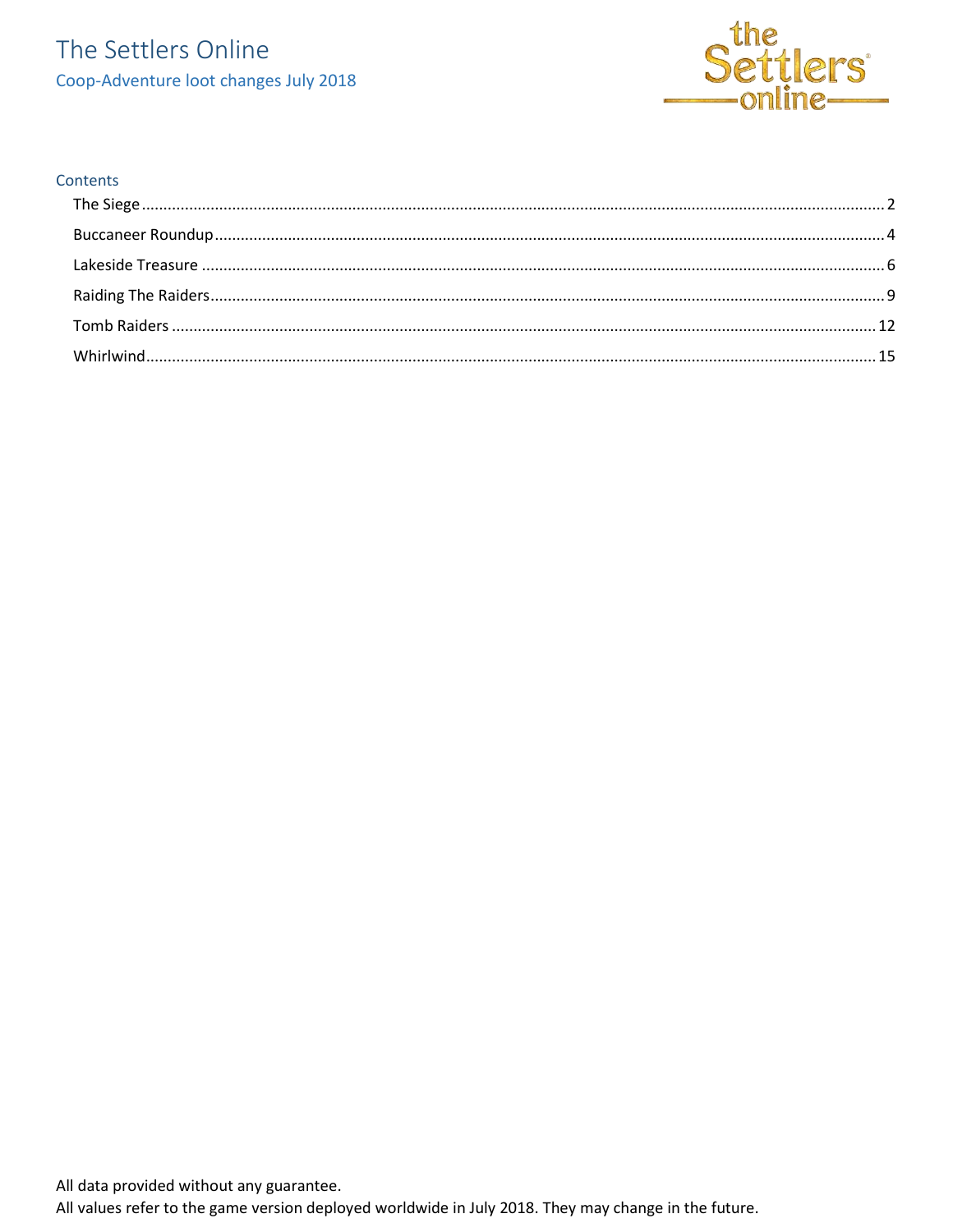### The Settlers Online Coop-Adventure loot changes July 2018



### <span id="page-1-0"></span>The Siege

| <b>Slot</b>       | <b>Prio</b>             | <b>Chance</b> | Item               | <b>Amount</b> |
|-------------------|-------------------------|---------------|--------------------|---------------|
| Resource 1        | $\overline{1}$          | 33,3%         | <b>Bread</b>       | 95            |
| Resource 1        | $\overline{1}$          | 33,3%         | <b>Fish</b>        | 200           |
| Resource 1        | $\overline{1}$          | 33,3%         | Coins              | <b>100</b>    |
|                   | 3                       | 75,0%         |                    | 230           |
| <b>Resource 1</b> | 1                       | 25,0%         | <b>Coins</b>       | 350           |
| Resource 2        | 30                      | 65,2%         | <b>Exotic Wood</b> | 400           |
|                   | 6                       | 50,0%         |                    | 250           |
| Resource 2        | $\overline{\mathbf{3}}$ | 6,5%          | <b>Exotic Wood</b> | 200           |
|                   | $\overline{2}$          | 16,7%         |                    | 380           |
| Resource 2        | $\overline{40}$         | 21,7%         | Granite            | <b>100</b>    |
|                   | 3                       | 25,0%         |                    | 260           |
| Resource 2        | $\overline{3}$          | 6,5%          | Granite            | 200           |
|                   | 1                       | 8,3%          |                    | 390           |
|                   |                         |               |                    |               |
| Repay 1           | $\overline{1}$          | 100,0%        | Copper Ore         | 450           |
| Repay 2           | $\overline{1}$          | 100,0%        | <b>Iron Ore</b>    | <b>100</b>    |
|                   |                         |               |                    |               |
| Repay 3           | $\ddagger$              | 100,0%        | Coal               | 450           |
| Repay 4           | $\overline{1}$          | 100,0%        | Wood               | 150           |
|                   |                         |               |                    |               |
| Repay 5           | $\ddagger$              | 100,0%        | <b>Hardwood</b>    | 400           |
| Repay 6           | $\overline{1}$          | 100,0%        | Horse              | 400           |
|                   |                         |               |                    |               |

All data provided without any guarantee.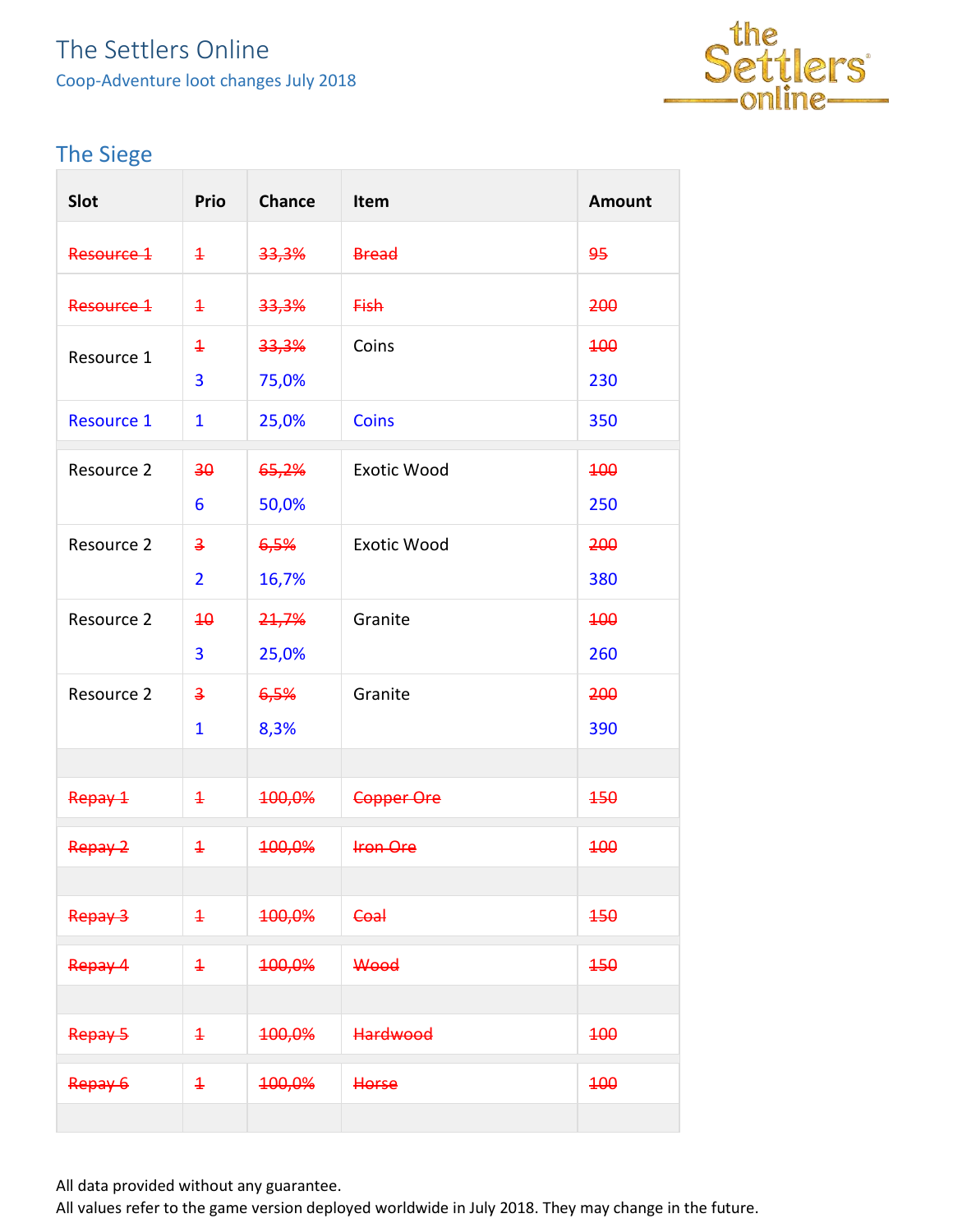Coop-Adventure loot changes July 2018



| Repay 7           | $\overline{1}$                   | 100,0%         | Population             | 25           |
|-------------------|----------------------------------|----------------|------------------------|--------------|
| Repay 8           | $\overline{1}$                   | 100,0%         | <b>Brew</b>            | 400          |
| Refill 1          | $\overline{1}$                   | 20,0%          | <b>Fish</b>            | 200          |
| Refill 1          | $\ddagger$<br>3                  | 20,0%<br>50,0% | Copper Ore             | 450<br>570   |
| Refill 1          | $\overline{1}$<br>$\overline{2}$ | 20,0%<br>33,3% | Iron Ore               | 450<br>290   |
| Refill 1          | $\mathbf{1}$                     | 20,0%<br>16,7% | Coal                   | 200<br>390   |
| Refill 1          | $\overline{1}$                   | 20,0%          | Gold Ore               | 50           |
|                   |                                  |                |                        |              |
| Item 1            | $\mathbf{1}$                     | 1,96%          | The Mother Tree Ritual | $\mathbf{1}$ |
| Item 1            | 50                               | 98,04%         | <b>EMPTY</b>           |              |
| <b>Building 1</b> | 45                               | 4,5%           | <b>White Castle</b>    | $\mathbf{1}$ |
| <b>Building 1</b> | 955                              | 95,5%          | <b>EMPTY</b>           |              |

All data provided without any guarantee.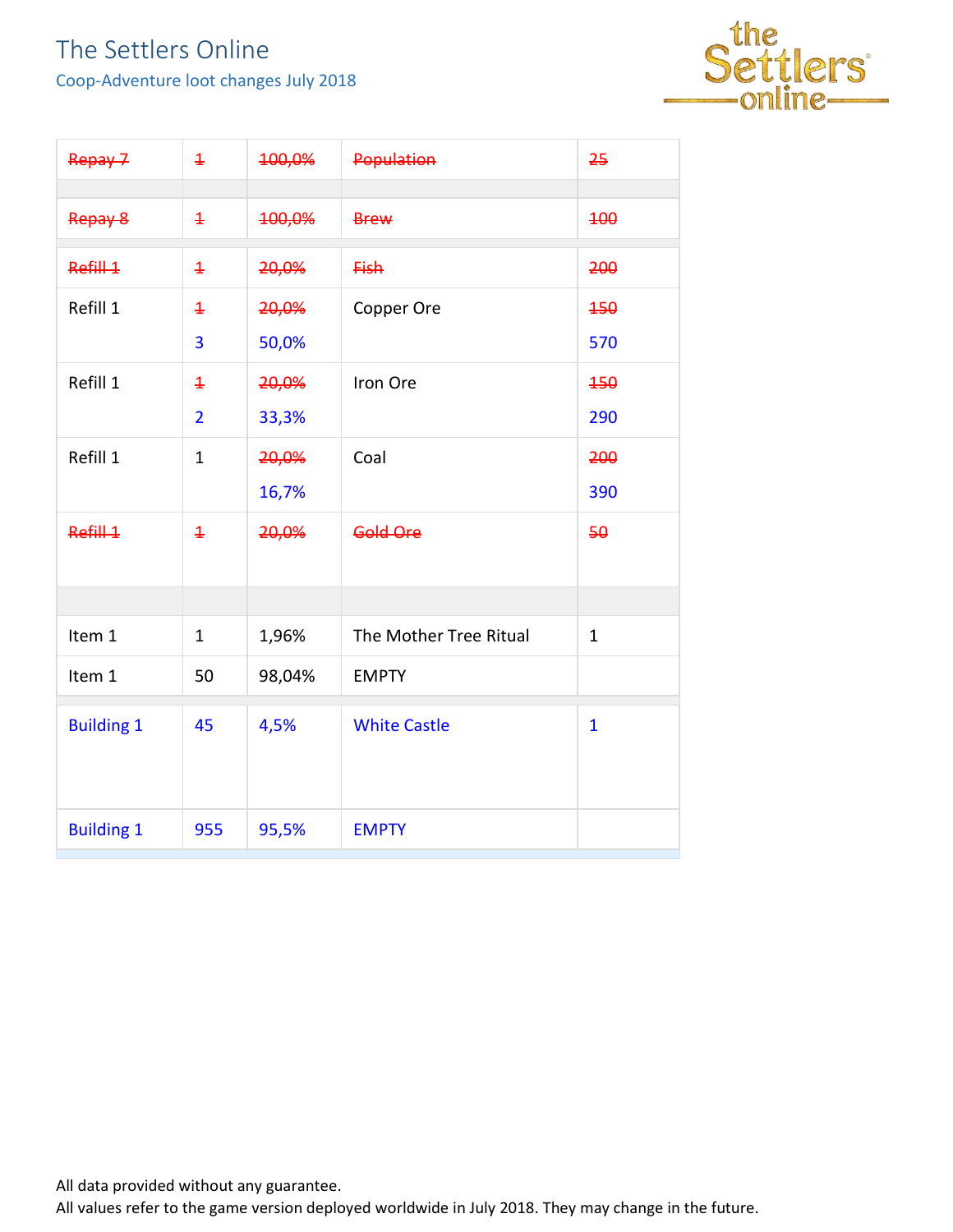

### <span id="page-3-0"></span>Buccaneer Roundup

| Slot              | Prio                    | <b>Chance</b> | Item               | <b>Amount</b> |
|-------------------|-------------------------|---------------|--------------------|---------------|
| Resource 1        | $\overline{1}$          | 33,3%         | <b>Bread</b>       | 405           |
| Resource 1        | $\overline{1}$          | 33,3%         | <b>Fish</b>        | 200           |
| Resource 1        | $\overline{1}$          | 33,3%         | Coins              | <b>100</b>    |
|                   | 3                       | 75,0%         |                    | 110           |
| <b>Resource 1</b> | $\mathbf{1}$            | 25,0%         | <b>Coins</b>       | 170           |
| Resource 2        | 30                      | 65,2%         | <b>Exotic Wood</b> | 400           |
|                   | 6                       | 50,0%         |                    | 130           |
| Resource 2        | $\overline{\mathbf{3}}$ | 6,5%          | <b>Exotic Wood</b> | 200           |
|                   | $\overline{2}$          | 16,7%         |                    |               |
| Resource 2        | $\overline{40}$         | 21,7%         | Granite            | <b>100</b>    |
|                   | 3                       | 25,0%         |                    | 130           |
| Resource 2        | $\overline{\mathbf{3}}$ | 6,5%          | Granite            | 200           |
|                   | $\mathbf{1}$            | 8,3%          |                    |               |
|                   |                         |               |                    |               |
| Repay 1           | $\overline{1}$          | 100,0%        | Copper Ore         | 200           |
| Repay 2           | $\overline{1}$          | 100,0%        | <b>Iron Ore</b>    | 450           |
|                   |                         |               |                    |               |
| Repay 3           | $\ddagger$              | 100,0%        | <b>Coal</b>        | 200           |
| Repay 4           | $\overline{1}$          | 100,0%        | Wood               | 200           |
|                   |                         |               |                    |               |
| Repay 5           | $\overline{1}$          | 100,0%        | <b>Hardwood</b>    | 450           |
| Repay 6           | $\overline{1}$          | 100,0%        | Horse              | 450           |
|                   |                         |               |                    |               |

All data provided without any guarantee.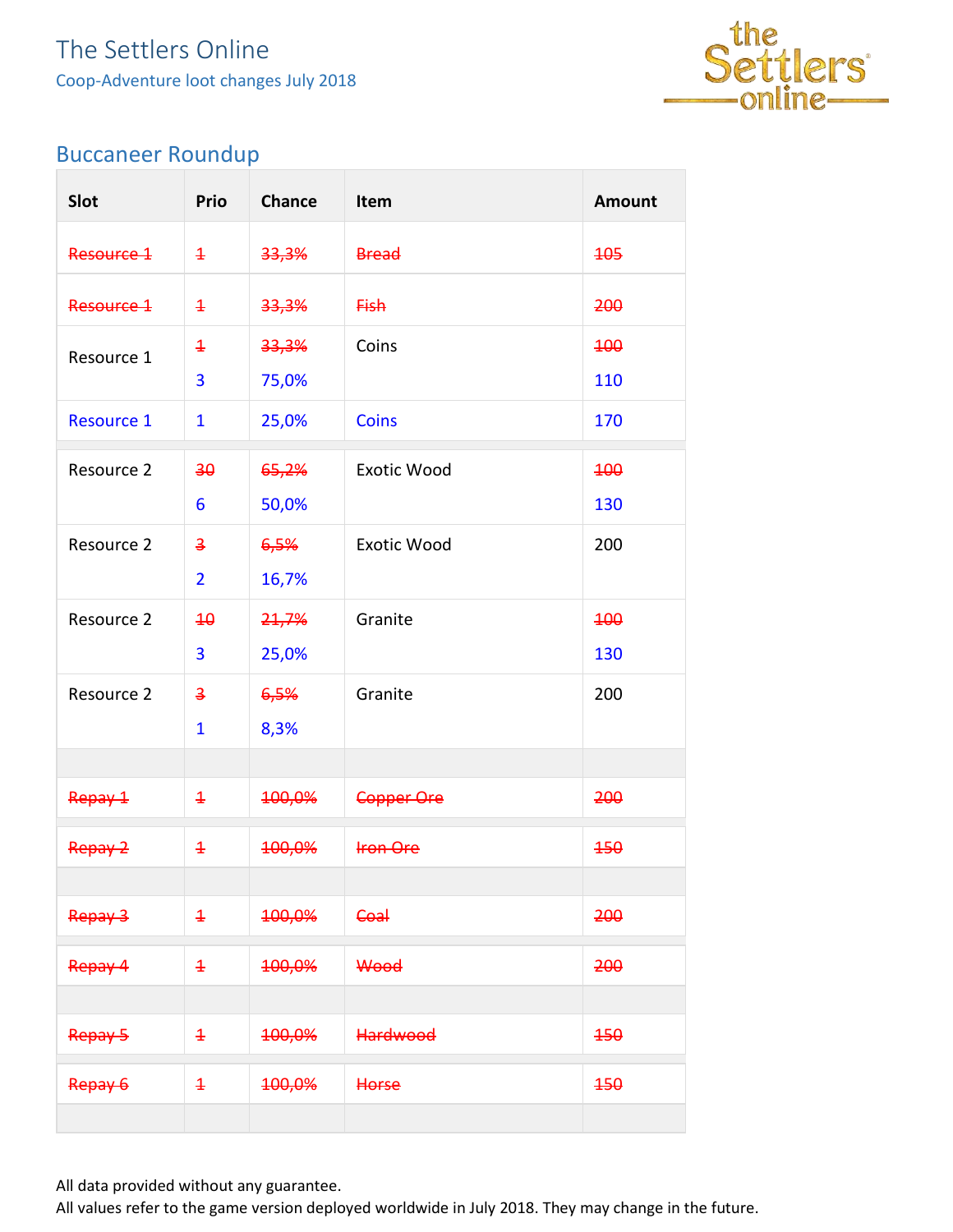Coop-Adventure loot changes July 2018



| Repay 7           | $\overline{1}$ | 100,0% | Population              | 30           |
|-------------------|----------------|--------|-------------------------|--------------|
| Repay 8           | $\overline{1}$ | 100,0% | <b>Brew</b>             | 450          |
| Refill 1          | $\overline{1}$ | 20,0%  | <b>Fish</b>             | 200          |
| Refill 1          | $\overline{1}$ | 20,0%  | Copper Ore              | 450          |
|                   | 3              | 50,0%  |                         | 290          |
| Refill 1          | $\overline{1}$ | 20,0%  | Iron Ore                | 150          |
|                   | $\overline{2}$ | 33,3%  |                         |              |
| Refill 1          | $\mathbf{1}$   | 20,0%  | Coal                    | 200          |
|                   |                | 16,7   |                         |              |
| Refill 1          | $\overline{1}$ | 20,0%  | Gold Ore                | 50           |
| Item 1            | $\mathbf{1}$   | 1,96%  | The Mother Tree Ritual  | $\mathbf{1}$ |
| Item 1            | 50             | 98,04% | <b>EMPTY</b>            |              |
|                   |                |        |                         |              |
| <b>Building 1</b> | 35             | 3,5%   | <b>Pirate Residence</b> | $\mathbf{1}$ |
| <b>Building 1</b> | 965            | 96,5%  | <b>EMPTY</b>            |              |
|                   |                |        |                         |              |

All data provided without any guarantee.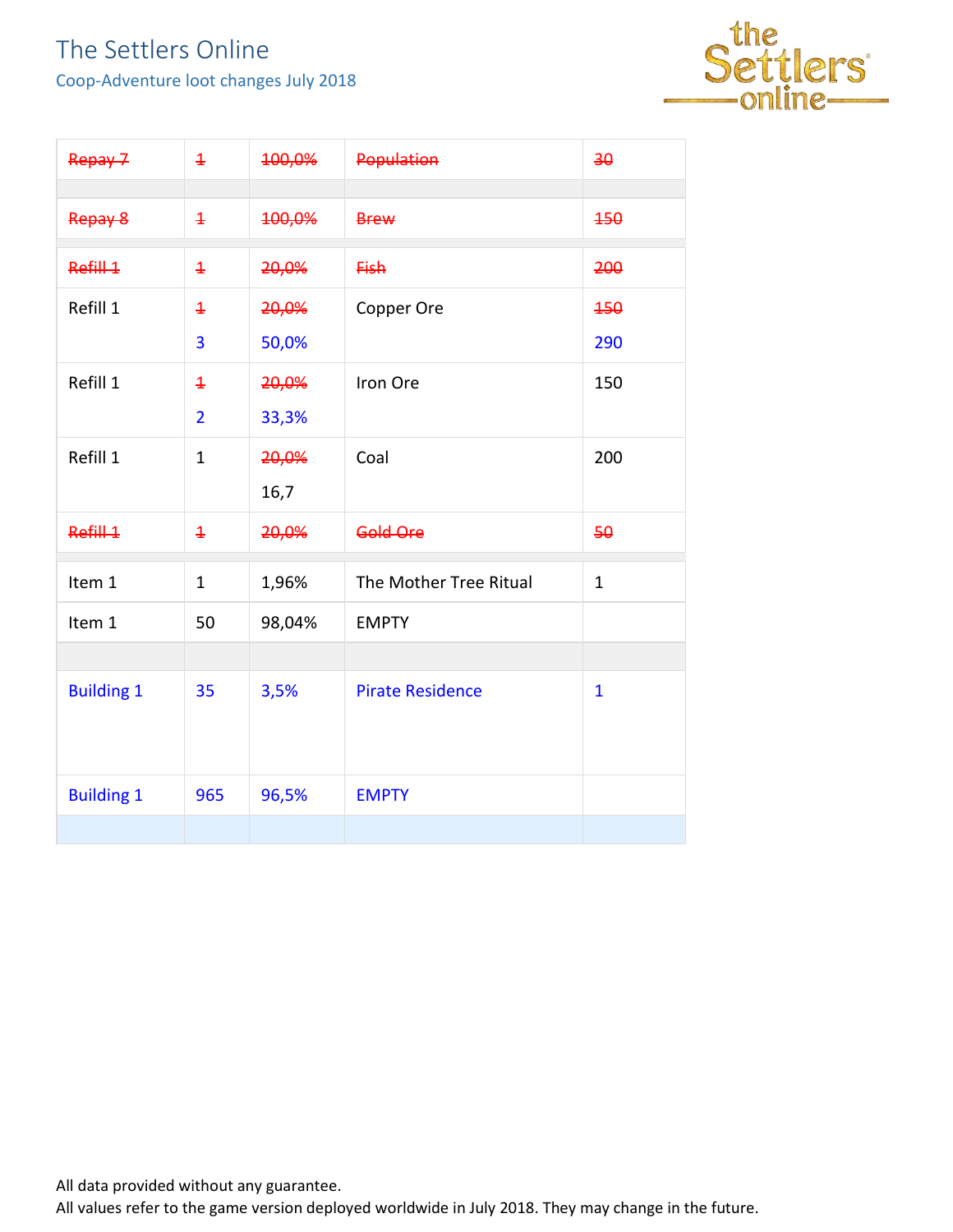

#### <span id="page-5-0"></span>Lakeside Treasure

| Slot              | <b>Prio</b>                      | <b>Chance</b>   | Item                | <b>Amount</b> |
|-------------------|----------------------------------|-----------------|---------------------|---------------|
| Resource 1        | $\ddagger$                       | 33,3%           | <b>Bread</b>        | 151           |
| Resource 1        | $\overline{1}$                   | 33,3%           | <b>Meat</b>         | 200           |
| Resource 1        | $\ddagger$<br>3                  | 33,3%<br>75,0%  | Coins               | 200<br>390    |
| <b>Resource 1</b> | $\mathbf{1}$                     | 25,0%           | <b>Coins</b>        | 590           |
| Resource 2        | 40<br>6                          | 26,32%<br>25,0% | <b>Exotic Wood</b>  | 200<br>530    |
| Resource 2        | $\overline{3}$<br>$\overline{2}$ | 7,89%<br>8,3%   | <b>Exotic Wood</b>  | 300<br>800    |
| Resource 2        | $\overline{40}$<br>9             | 26,32%<br>37,5% | Granite             | 200<br>570    |
| Resource 2        | 3                                | 7,89%<br>12,5%  | Granite             | 300<br>860    |
| Resource 2        | $\overline{5}$<br>3              | 13,16%<br>12,5% | <b>Titanium Ore</b> | 400<br>170    |
| Resource 2        | $\mathbf{1}$                     | 2,63%<br>4,2%   | <b>Titanium Ore</b> | 200<br>260    |
| Resource 2        | 5                                | 13,16%          | <b>Salpeter</b>     | 50            |
| Resource 2        | $\ddagger$                       | 2,63%           | <b>Salpeter</b>     | <b>100</b>    |

All data provided without any guarantee.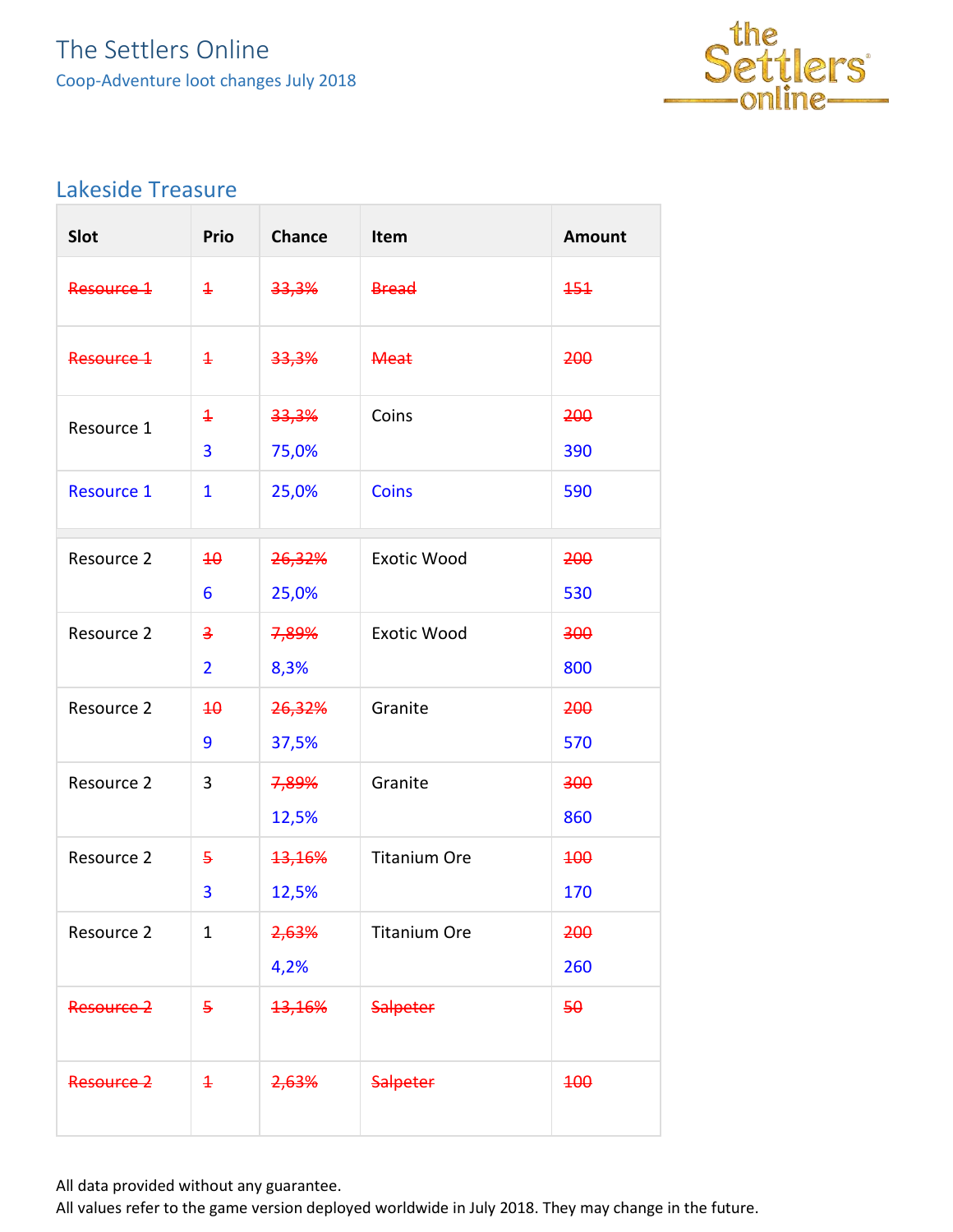Coop-Adventure loot changes July 2018



| Repay 1           | $\ddagger$     | 100,0% | <b>Copper Ore</b> | 200          |
|-------------------|----------------|--------|-------------------|--------------|
| Repay 2           | $\ddagger$     | 100,0% | <b>Iron Ore</b>   | 450          |
|                   |                |        |                   |              |
| Repay 3           | $\ddagger$     | 100,0% | Coal              | 200          |
| Repay 4           | $\ddagger$     | 100,0% | Wood              | 200          |
|                   |                |        |                   |              |
| Repay 5           | $\ddagger$     | 100,0% | <b>Hardwood</b>   | 450          |
| Repay 6           | $\ddagger$     | 100,0% | Horse             | 450          |
|                   |                |        |                   |              |
| Repay 7           | $\ddagger$     | 100,0% | <b>Population</b> | 30           |
| Repay 8           | $\ddagger$     | 100,0% | <b>Brew</b>       | 450          |
|                   |                |        |                   |              |
| Refill 1          | $\ddagger$     | 20,0%  | <b>Meat</b>       | 200          |
|                   |                |        |                   |              |
| Refill 1          | $\ddagger$     | 20,0%  | Copper Ore        | 300          |
|                   | 3              | 30,0%  |                   | 630          |
| Refill 1          | $\ddagger$     | 20,0%  | Iron Ore          | 300          |
|                   | 4              | 40,0%  |                   | 470          |
| Refill 1          | $\ddagger$     | 20,0%  | Coal              | 400          |
|                   | $\overline{2}$ |        |                   | 620          |
| Refill 1          | $\mathbf{1}$   | 20,0%  | Gold Ore          | 400          |
|                   |                | 10,0%  |                   | 170          |
|                   |                |        |                   |              |
| <b>Building 1</b> | 19             | 1,9%   | <b>Bonechurch</b> | $\mathbf{1}$ |

All data provided without any guarantee.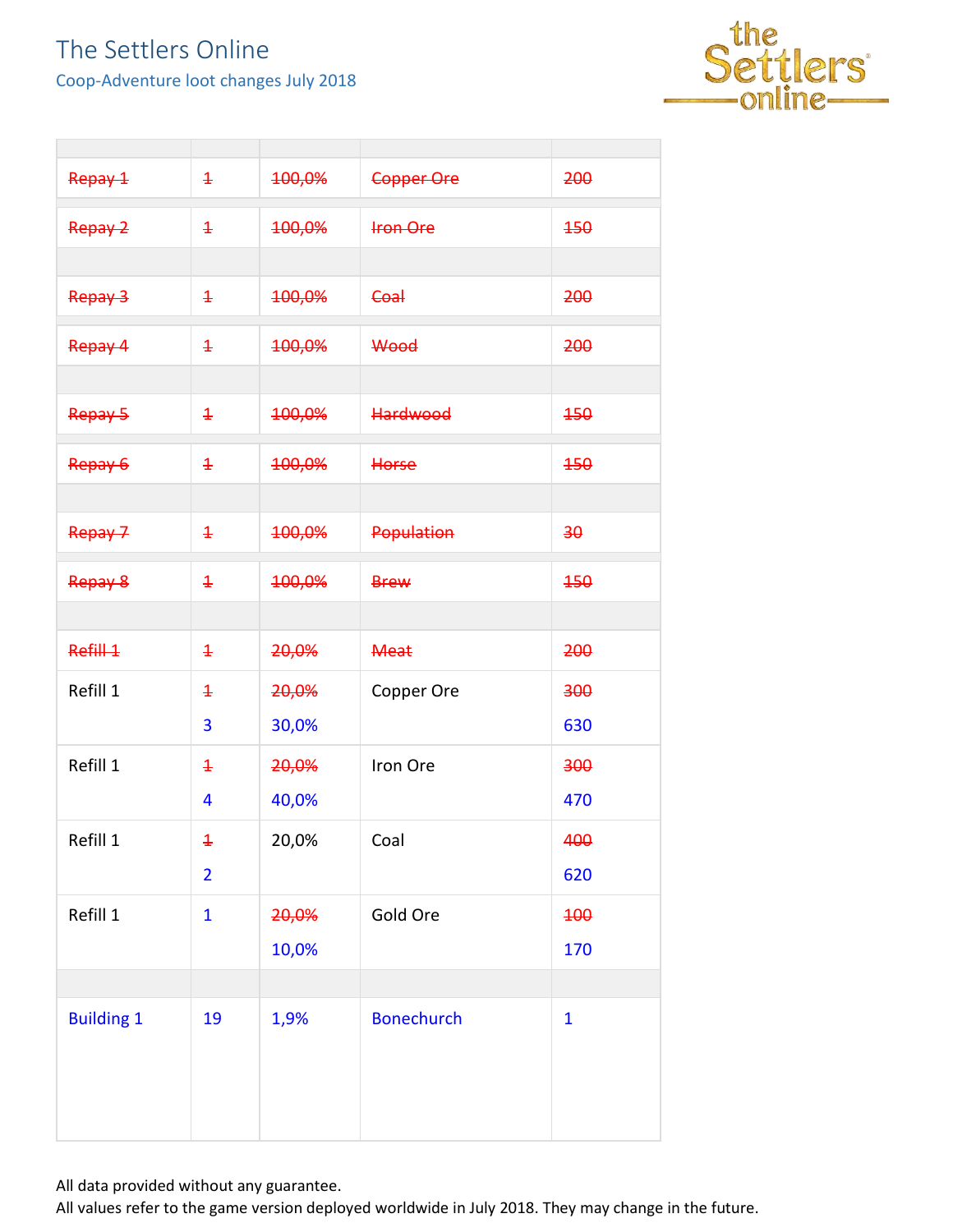Coop-Adventure loot changes July 2018



| <b>Building 1</b> | 981 | 98,1%            | <b>EMPTY</b>            |                               |
|-------------------|-----|------------------|-------------------------|-------------------------------|
|                   |     |                  |                         |                               |
| Vanity 1          | 50  | <del>32,3%</del> | <b>Flowerded (blue)</b> | $\textcolor{red}{\textbf{1}}$ |
| Vanity 1          | 5   | <del>3,2%</del>  | White Castle            | 4                             |
| Vanity 1          | 100 | 64,5%            | <b>FAADTV</b><br>————   |                               |
|                   |     |                  |                         |                               |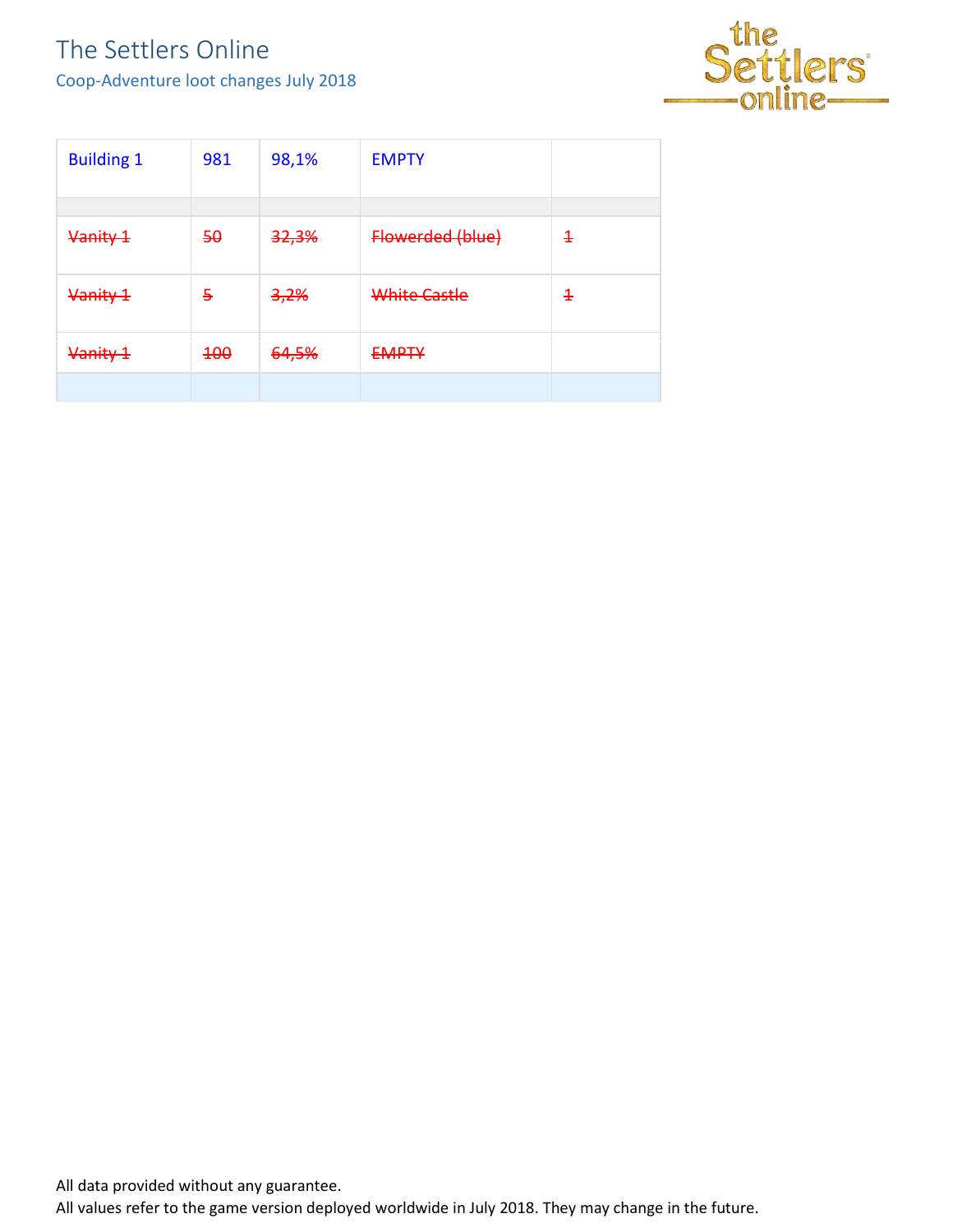

### <span id="page-8-0"></span>Raiding The Raiders

| Slot              | Prio                    | <b>Chance</b>    | Item                | <b>Amount</b> |
|-------------------|-------------------------|------------------|---------------------|---------------|
| Resource 1        | $\ddagger$              | 33,3%            | <b>Bread</b>        | 444           |
| Resource 1        | $\overline{1}$          | 33,3%            | <b>Meat</b>         | 200           |
| Resource 1        | $\ddagger$              | <del>33,3%</del> | Coins               | 200           |
|                   | 3                       | 75,0%            |                     | 250           |
| <b>Resource 1</b> | $\mathbf{1}$            | 25,0%            | <b>Coins</b>        | 380           |
| Resource 2        | 40                      | 26,32%           | <b>Exotic Wood</b>  | 250           |
|                   | 6                       | 25,0%            |                     | 340           |
| Resource 2        | $\overline{\mathbf{3}}$ | 7,89%            | <b>Exotic Wood</b>  | 350           |
|                   | $\overline{2}$          | 8,3%             |                     | 510           |
| Resource 2        | $\overline{40}$         | 26,32%           | Granite             | 250           |
|                   | 9                       | 37,5%            |                     | 360           |
| Resource 2        | 3                       | 7,89%            | Granite             | 350           |
|                   |                         | 12,5%            |                     | 540           |
| Resource 2        | 5                       | 13,16%           | <b>Titanium Ore</b> | <b>100</b>    |
|                   | 3                       | 12,5%            |                     | 110           |
| Resource 2        | $\mathbf 1$             | 2,63%            | <b>Titanium Ore</b> | 200           |
|                   |                         | 4,2%             |                     | 170           |
| Resource 2        | 5                       | 13,16%           | <b>Salpeter</b>     | 50            |
| Resource 2        | $\ddagger$              | <del>2,63%</del> | <b>Salpeter</b>     | <b>100</b>    |
|                   |                         |                  |                     |               |
| Repay 1           | $\overline{1}$          | 100,0%           | Copper Ore          | 250           |

All data provided without any guarantee.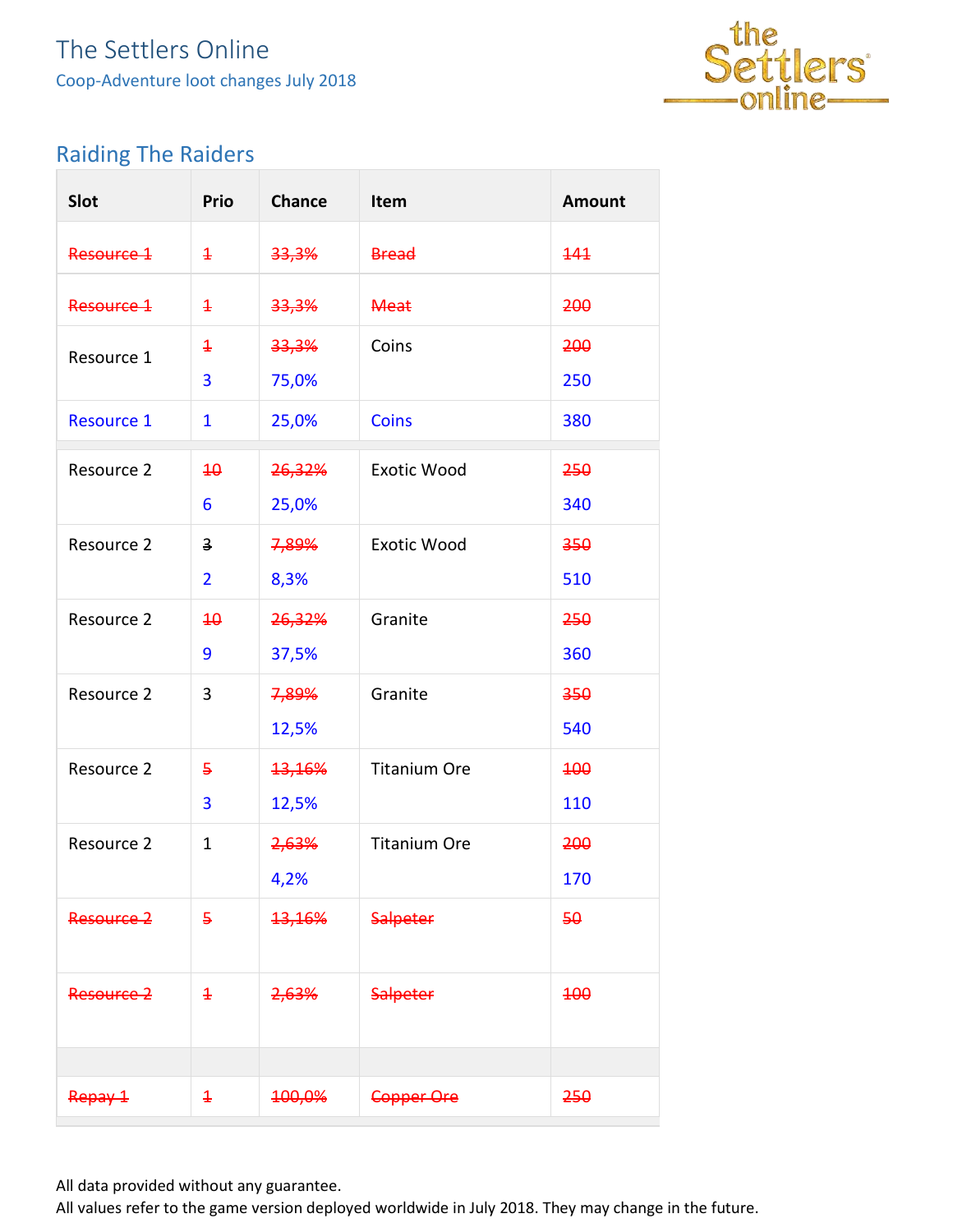Coop-Adventure loot changes July 2018



| Repay 2           | $\overline{1}$  | 100,0%           | <b>Iron Ore</b>     | 200            |
|-------------------|-----------------|------------------|---------------------|----------------|
| Repay 3           | $\ddagger$      | 100,0%           | Coal                | 250            |
| Repay 4           | $\ddagger$      | 100,0%           | Wood                | 250            |
|                   |                 |                  |                     |                |
| Repay 5           | $\ddagger$      | 100,0%           | <b>Hardwood</b>     | 200            |
| Repay 6           | $\ddagger$      | 100,0%           | Horse               | 200            |
|                   |                 |                  |                     |                |
| Repay 7           | $\ddagger$      | 100,0%           | <b>Population</b>   | 50             |
| Repay 8           | $\ddagger$      | 100,0%           | <b>Brew</b>         | 200            |
|                   |                 |                  |                     |                |
| Refill 1          | $\ddagger$      | 20,0%            | <b>Meat</b>         | 200            |
| Refill 1          | $\ddagger$      | 20,0%            | Copper Ore          | 300            |
|                   | 3               | 30,0%            |                     | 400            |
| Refill 1          | $\ddagger$      | 20,0%            | Iron Ore            | 300            |
|                   | 4               | 40,0%            |                     |                |
| Refill 1          | $\ddagger$      | 20,0%            | Coal                | 400            |
|                   | $\overline{2}$  |                  |                     |                |
| Refill 1          | $\mathbf 1$     | <del>20,0%</del> | Gold Ore            | 100            |
|                   |                 | 10,0%            |                     | 110            |
|                   |                 |                  |                     |                |
| <b>Building 1</b> | 53              | 5,3%             | <b>White Castle</b> | $\mathbf{1}$   |
| <b>Building 1</b> | 947             | 94,7%            | <b>EMPTY</b>        |                |
|                   |                 |                  |                     |                |
| Vanity 1          | 30 <sub>2</sub> | 33,3%            | Flowerbed (blue)    | $\overline{1}$ |

All data provided without any guarantee.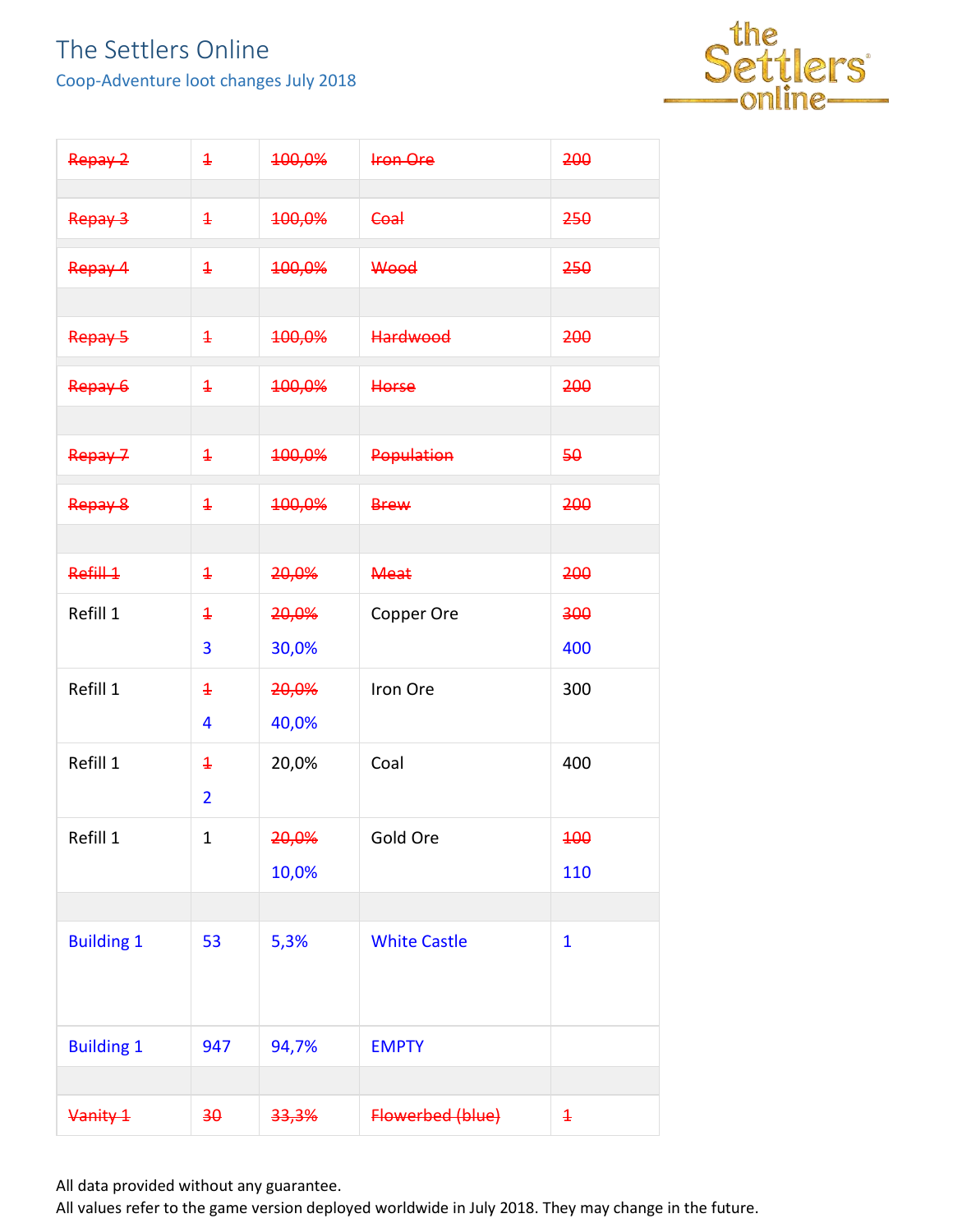Coop-Adventure loot changes July 2018



| Vanity 1 | <del>10</del> | 11,1% | <b>Tomb</b>  |  |
|----------|---------------|-------|--------------|--|
| Vanity 1 | 50            | 55,6% | <b>EMPTY</b> |  |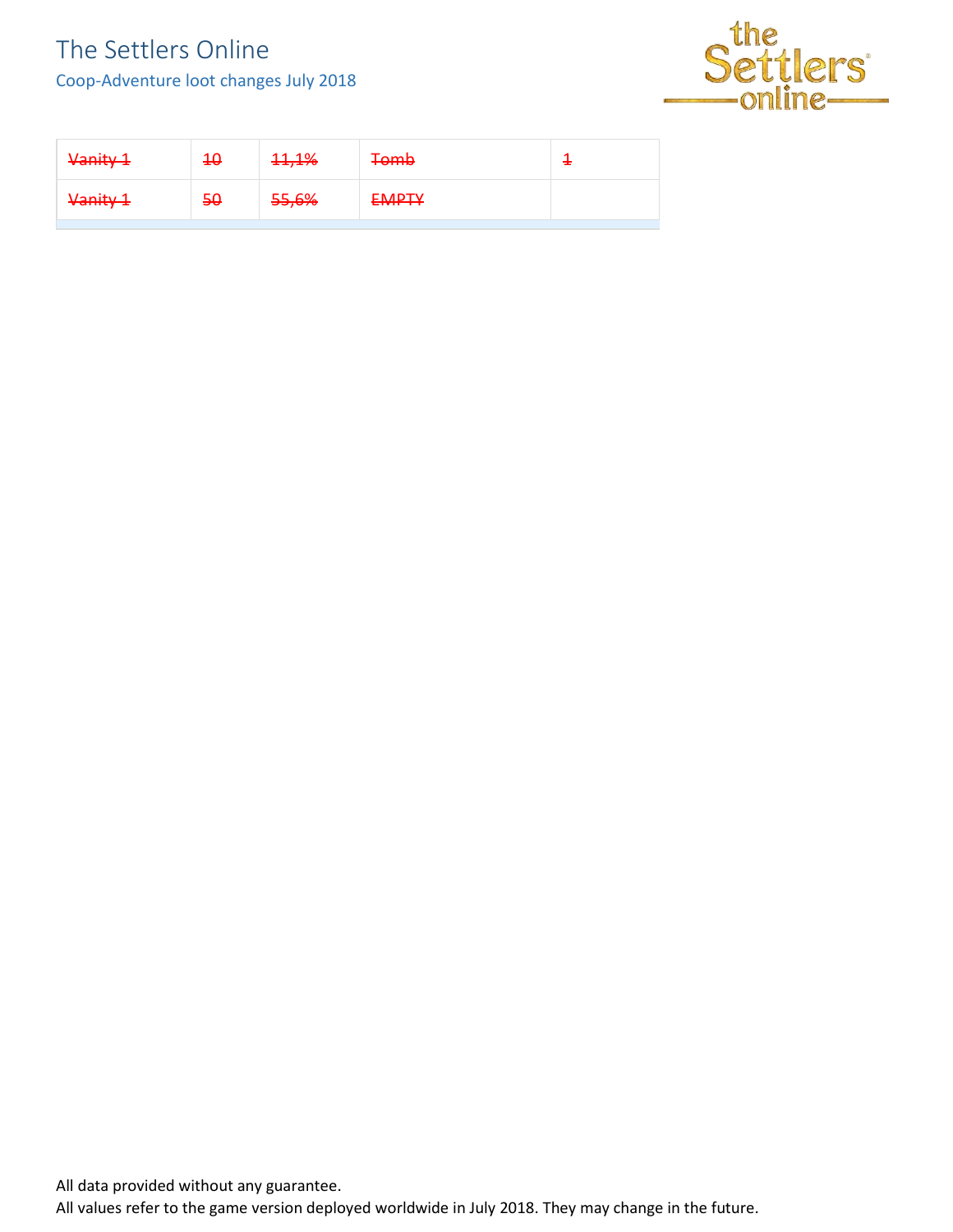

#### <span id="page-11-0"></span>Tomb Raiders

| Slot              | Prio                    | <b>Chance</b> | Item                | <b>Amount</b> |
|-------------------|-------------------------|---------------|---------------------|---------------|
| Resource 1        | $\ddagger$              | 33,3%         | <b>Bread</b>        | 80            |
| Resource 1        | $\ddagger$              | 33,3%         | <b>Meat</b>         | 600           |
| Resource 1        | $\ddagger$              | 33,3%         | Coins               | 430           |
|                   | 3                       | 75,0%         |                     |               |
| <b>Resource 1</b> | $\mathbf{1}$            | 25,0%         | <b>Coins</b>        | 650           |
| Resource 2        | 40                      | 26,32%        | <b>Exotic Wood</b>  | 200           |
| Resource 2        | $\overline{\mathbf{3}}$ | 7,89%         | Exotic Wood         | 300           |
| Resource 2        | $\overline{40}$         | 26,32%        | Granite             | 200           |
|                   | 6                       | 25,0%         |                     | 840           |
| Resource 2        | $\overline{2}$          | 7,89%         | Granite             | 300           |
|                   |                         | 8,3%          |                     | 1.260         |
| Resource 2        | $\overline{5}$          | 13,16%        | <b>Titanium Ore</b> | 450           |
|                   | 9                       | 37,5%         |                     | 390           |
| Resource 2        | $\overline{1}$          | 2,63%         | <b>Titanium Ore</b> | 250           |
|                   | 3                       | 12,5%         |                     | 590           |
| Resource 2        | 5                       | <b>13,16%</b> | Salpeter            | 450           |
|                   | 3                       | 12,5%         |                     | 320           |
| Resource 2        | $\overline{1}$          | 2,63%         | Salpeter            | 250           |
|                   | $\mathbf{1}$            | 4,2%          |                     | 480           |
|                   |                         |               |                     |               |
|                   |                         |               |                     |               |
| Repay 1           | $\ddagger$              | 100,0%        | Copper Ore          | 150           |
|                   |                         |               |                     |               |
| Repay 2           | $\ddagger$              | 100,0%        | <b>Iron Ore</b>     | 100           |

All data provided without any guarantee.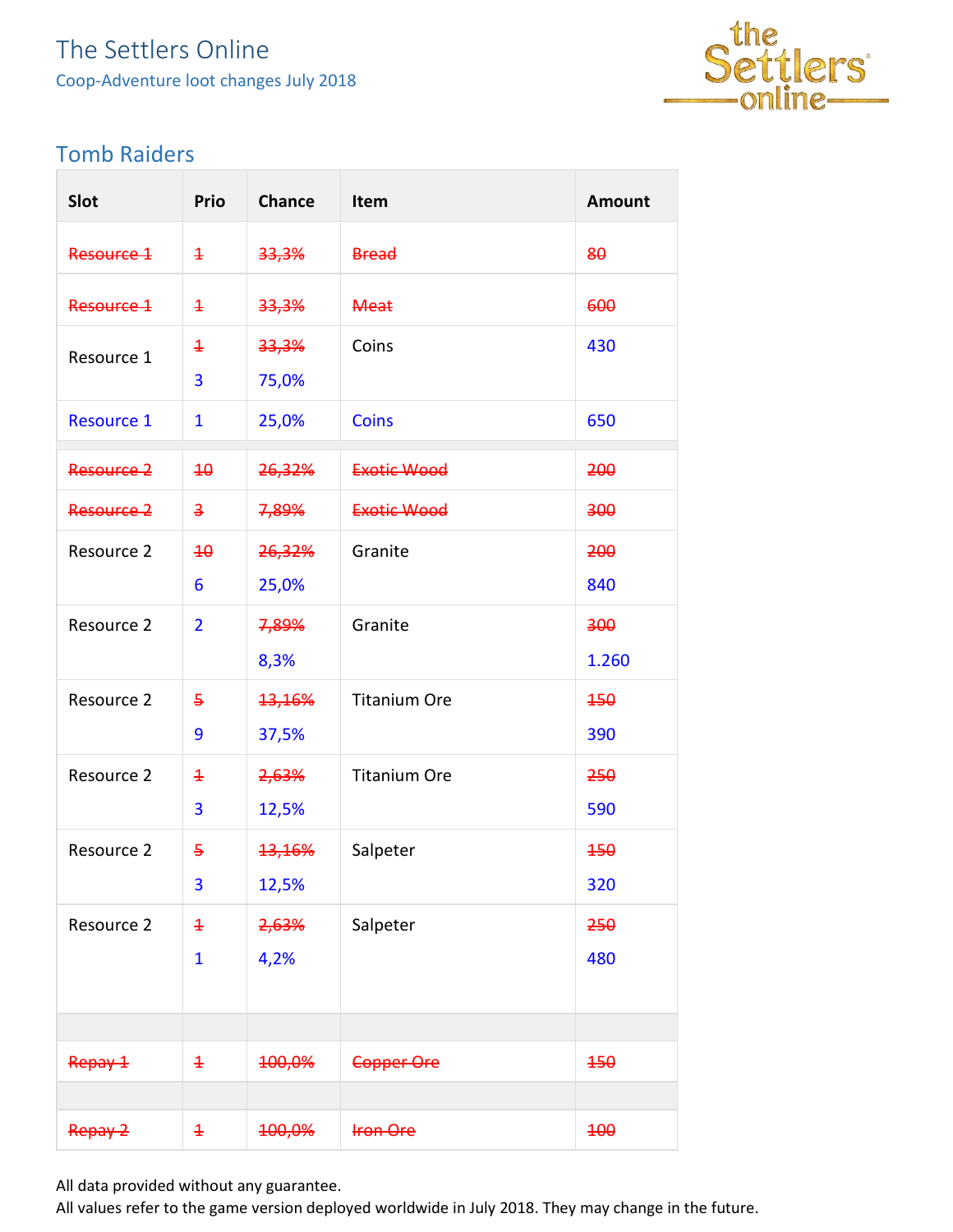Coop-Adventure loot changes July 2018



| Repay 3           | $\ddagger$     | <del>100,0%</del> | <b>Coal</b>                   | 450          |
|-------------------|----------------|-------------------|-------------------------------|--------------|
| Repay 4           | $\ddagger$     | 100,0%            | Wood                          | 450          |
|                   |                |                   |                               |              |
| Repay 5           | $\ddagger$     | 100,0%            | <b>Hardwood</b>               | <b>100</b>   |
| Repay 6           | $\overline{1}$ | 100,0%            | Horse                         | 400          |
|                   |                |                   |                               |              |
| Repay 7           | $\ddagger$     | 100,0%            | Population                    | 25           |
| Repay 8           | $\ddagger$     | 100,0%            | <b>Brew</b>                   | 400          |
|                   |                |                   |                               |              |
| Refill 1          | $\ddagger$     | 20,0%             | <b>Meat</b>                   | 400          |
| Refill 1          | $\ddagger$     | 20,0%             | <b>Copper Ore</b>             | 500          |
| Refill 1          | $\overline{1}$ | 20,0%             | Iron Ore                      | 500          |
|                   | $\overline{2}$ | 33,3%             |                               | 530          |
| Refill 1          | $\ddagger$     | 20,0%             | Coal                          | 600          |
|                   | 3              | 50,0%             |                               | 710          |
| Refill 1          | $\ddagger$     | 20,0%             | Gold Ore                      | 200          |
|                   | $\mathbf{1}$   | 16,7%             |                               | 310          |
|                   |                |                   |                               |              |
| Item 1            | 32             | 32,0%             | <b>Hide Glue</b>              | $\mathbf{1}$ |
| Item 1            | 38             | 38,0%             | Chocolate rabbit              | $\mathbf{1}$ |
| Item 1            | 30             | 30,0%             | <b>The Mother Tree Ritual</b> | $\mathbf{1}$ |
|                   |                |                   |                               |              |
| <b>Building 1</b> | 48             | 4,8%              | <b>Witch Tower</b>            | $\mathbf{1}$ |
| <b>Building 1</b> | 952            | 95,2%             | <b>EMPTY</b>                  |              |

All data provided without any guarantee.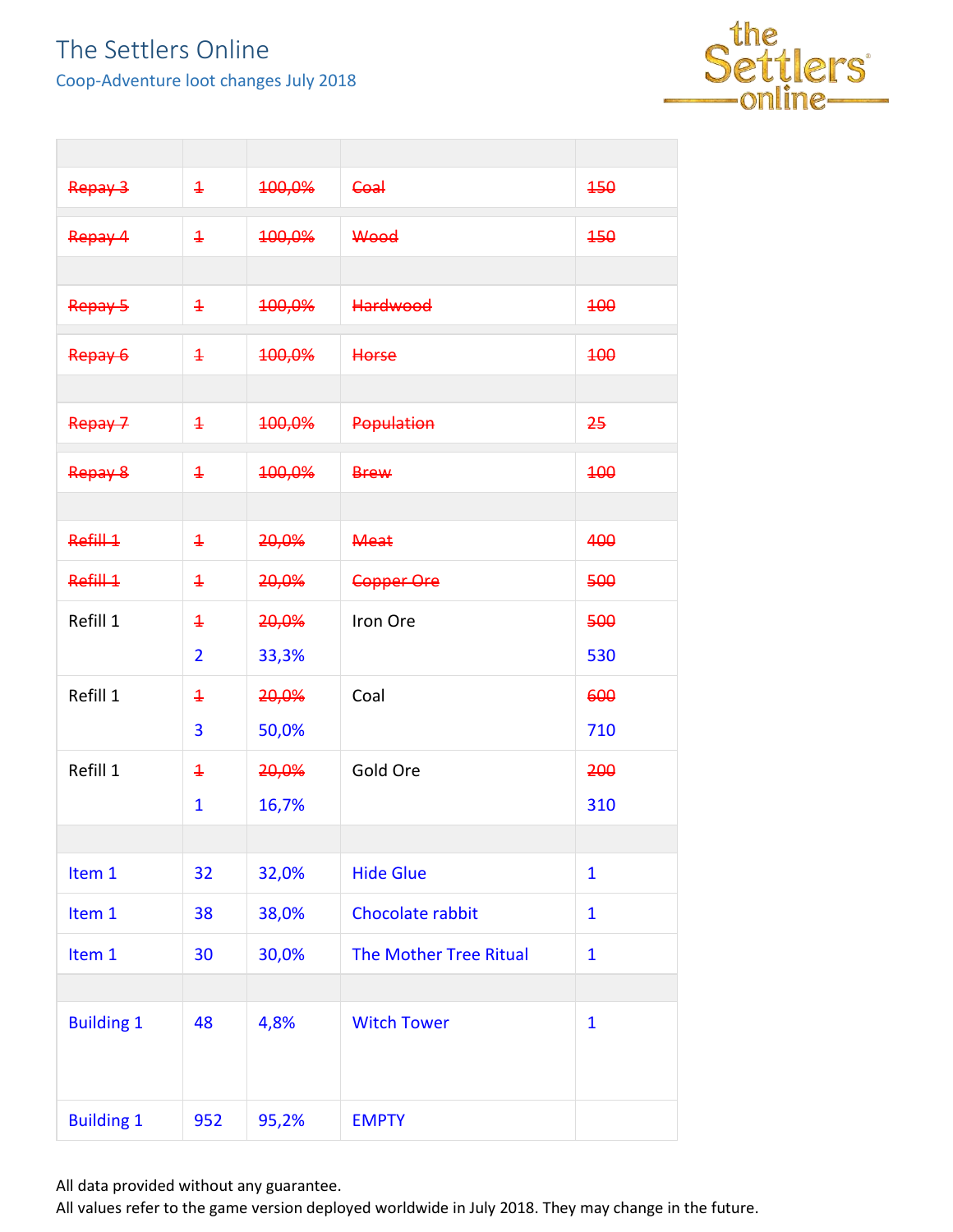Coop-Adventure loot changes July 2018



| Vanity 1 | 50  | 23,7% | Flowerbed (blue)      | 1 |
|----------|-----|-------|-----------------------|---|
|          | 154 | 15,4% | <b>Tomb</b>           |   |
| Vanity 1 | 40  | 4,8%  | <b>Angel Monument</b> | 4 |
| Vanity 1 | 150 | 71,4% | <b>EMPTY</b>          |   |
|          | 846 | 84,6% |                       |   |
|          |     |       |                       |   |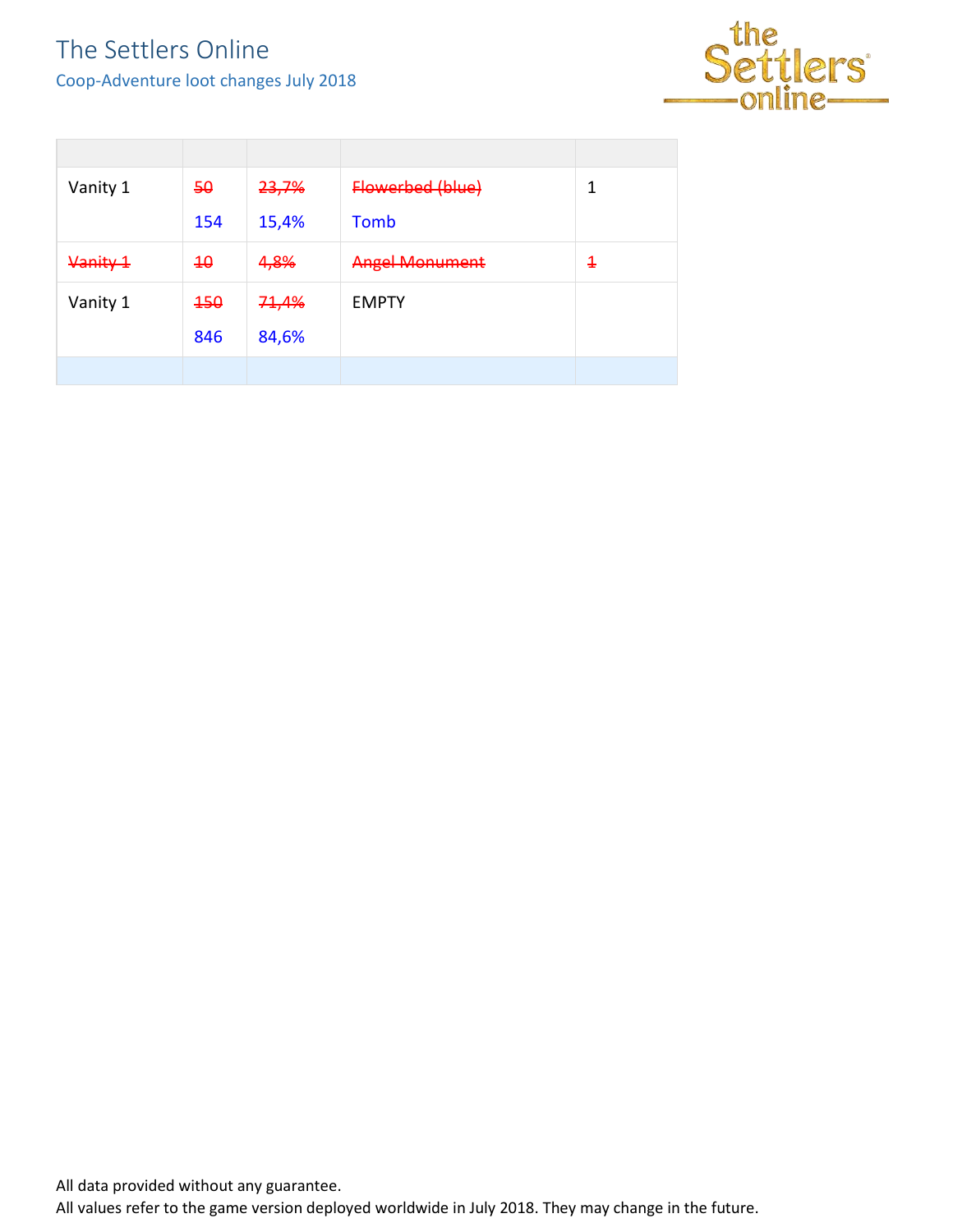### The Settlers Online Coop-Adventure loot changes July 2018



#### <span id="page-14-0"></span>Whirlwind

| Slot              | Prio                    | <b>Chance</b>     | Item                | <b>Amount</b> |
|-------------------|-------------------------|-------------------|---------------------|---------------|
| Resource 1        | $\overline{1}$          | 33,3%             | <b>Bread</b>        | 326           |
| Resource 1        | $\overline{1}$          | 33,3%             | <b>Meat</b>         | 600           |
| Resource 1        | $\overline{1}$          | 33,3%             | Coins               | 400           |
|                   | 3                       | 75,0%             |                     | 520           |
| <b>Resource 1</b> | 1                       | 25,0%             | <b>Coins</b>        | 780           |
| Resource 2        | $\overline{4\theta}$    | <del>26,32%</del> | Exotic Wood         | 250           |
| Resource 2        | $\overline{\mathbf{z}}$ | <del>7,89%</del>  | Exotic Wood         | 350           |
| Resource 2        | 40                      | 26,32%            | Granite             | 250           |
|                   | 6                       | 25,0%             |                     | 1.010         |
| Resource 2        | $\overline{a}$          | 7,89%             | Granite             | 350           |
|                   | $\overline{2}$          | 8,3%              |                     | 1.520         |
| Resource 2        | 5                       | <b>13,16%</b>     | <b>Titanium Ore</b> | 400           |
|                   | 9                       | 37,5%             |                     | 470           |
| Resource 2        | $\overline{\textbf{1}}$ | 2,63%             | <b>Titanium Ore</b> | 250           |
|                   | 3                       | 12,5%             |                     | 710           |
| Resource 2        | 5                       | <del>13,16%</del> | Salpeter            | 450           |
|                   | 3                       | 12,5%             |                     | 390           |
| Resource 2        | $\overline{1}$          | <del>2,63%</del>  | Salpeter            | 250           |
|                   | $\mathbf{1}$            | 4,2%              |                     | 590           |
| Repay 1           | $\ddagger$              | 100,0%            | Copper Ore          | 250           |
| Repay 2           | $\ddagger$              | 100,0%            | <b>Iron Ore</b>     | 200           |

All data provided without any guarantee.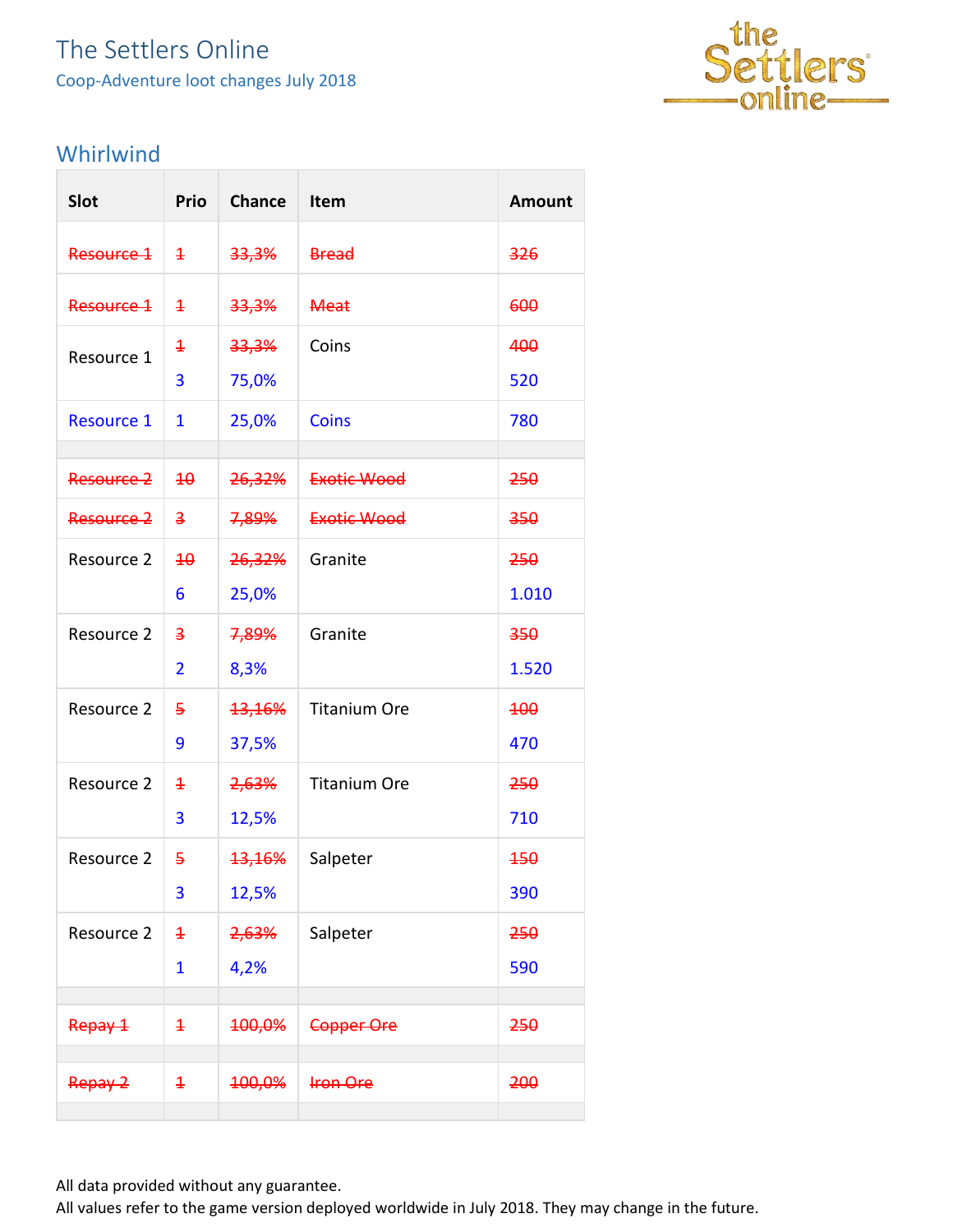Coop-Adventure loot changes July 2018



| Repay 3           | $\ddagger$     | 100,0% | Coal                          | 250          |
|-------------------|----------------|--------|-------------------------------|--------------|
| Repay 4           | $\ddagger$     | 100,0% | Wood                          | 250          |
| Repay 5           | $\ddagger$     | 100,0% | <b>Hardwood</b>               | 200          |
| Repay 6           | $\ddagger$     | 100,0% | <b>Horse</b>                  | 200          |
| Repay 7           | $\ddagger$     | 100,0% | <b>Population</b>             | 50           |
| Repay 8           | $\ddagger$     | 100,0% | <b>Brew</b>                   | 200          |
| Refill 1          | $\ddagger$     | 20,0%  | <b>Meat</b>                   | 400          |
| Refill 1          | $\ddagger$     | 20,0%  | Copper Ore                    | 500          |
| Refill 1          | $\overline{1}$ | 20,0%  | Iron Ore                      | 500          |
|                   | $\overline{2}$ | 33,3%  |                               | 640          |
| Refill 1          | $\overline{1}$ | 20,0%  | Coal                          | 600          |
|                   | 3              | 50,0%  |                               | 850          |
| Refill 1          | $\mathbf{1}$   | 16,7%  | Gold Ore                      | 200          |
|                   |                |        |                               | 370          |
|                   |                |        |                               |              |
| Item 1            | $\ddagger$     | 50,0%  | <b>Hide Glue</b>              | $\mathbf{1}$ |
|                   | 32             | 32,0%  |                               |              |
| Item 1            | $\ddagger$     | 50,0%  | Chocolate rabbit              | $\mathbf{1}$ |
|                   | 38             | 38,0%  |                               |              |
| Item 1            | 30             | 30,0%  | <b>The Mother Tree Ritual</b> | $\mathbf{1}$ |
| <b>Building 1</b> | $\ddagger$     | 0,66%  | Bonechurch                    | $\mathbf 1$  |
|                   | 47             | 4,7%   |                               |              |
| <b>Building 1</b> | 150            | 99,34% | <b>EMPTY</b>                  |              |

All data provided without any guarantee.